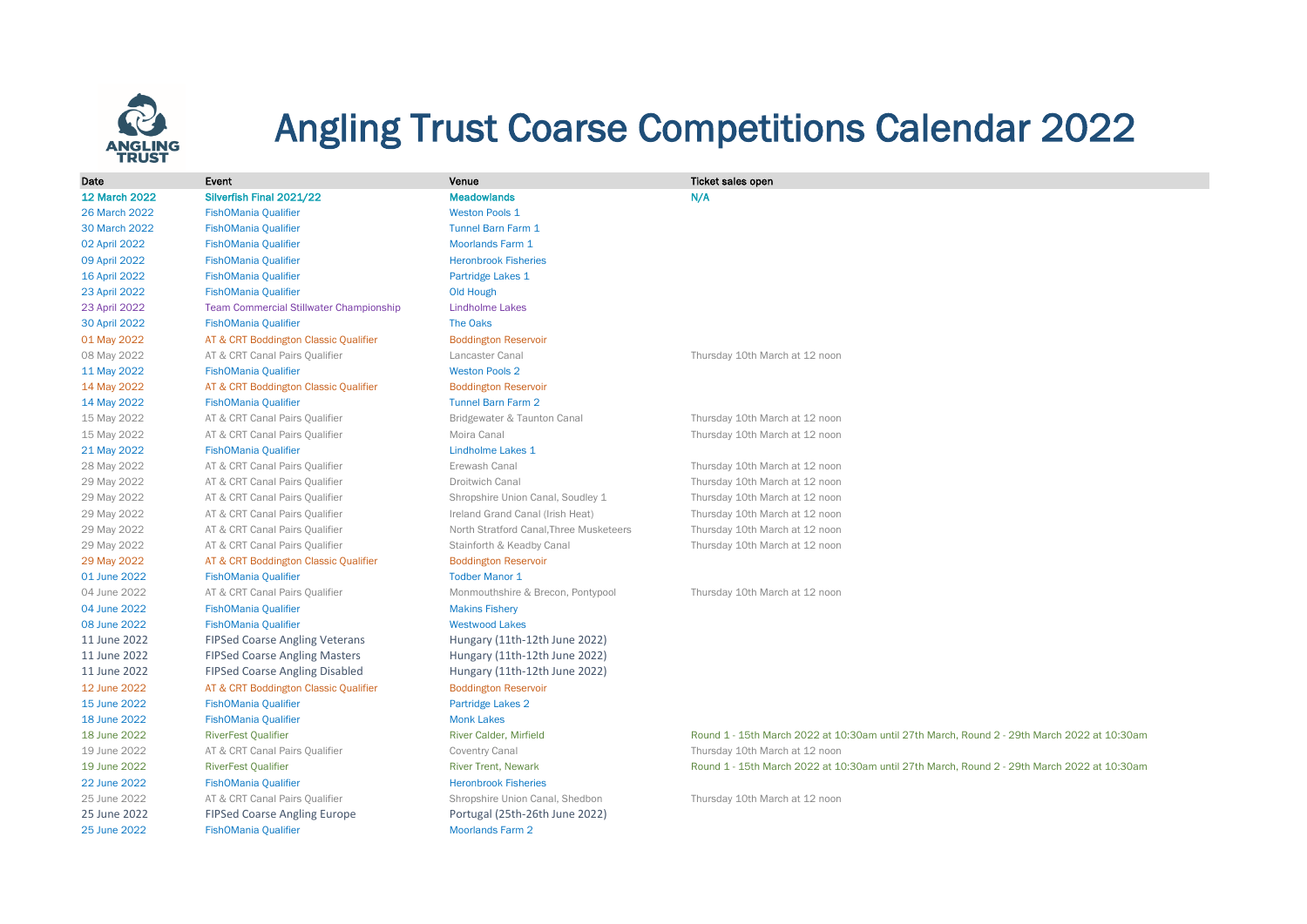

## Angling Trust Coarse Competitions Calendar 2022

| Date                  | Event                                               | Venue                                 | Ticket sales open                                            |
|-----------------------|-----------------------------------------------------|---------------------------------------|--------------------------------------------------------------|
| 25 June 2022          | Youth and Junior National Championship              | <b>Westwood Lakes</b>                 | Entries will open at the end of March - date to be confirmed |
| 25 June 2022          | <b>RiverFest Qualifier</b>                          | <b>River Severn, Bewdley</b>          | Round 1 - 15th March 2022 at 10:30am until 27th March,       |
| 29 June 2022          | AT & CRT Boddington Classic Qualifier               | <b>Boddington Reservoir</b>           |                                                              |
| 29 June 2022          | <b>FishOMania Qualifier</b>                         | <b>Lindholme Lakes 2</b>              |                                                              |
| 02 July 2022          | AT & CRT Canal Pairs Qualifier                      | Kennet & Avon Canal, Pewsey           | Thursday 10th March at 12 noon                               |
| 02 July 2022          | <b>RiverFest Qualifier</b>                          | River Weaver, Northwich               | Round 1 - 15th March 2022 at 10:30am until 27th March,       |
| 02 July 2022          | <b>RiverFest Qualifier</b>                          | <b>River Trent, Caythorpe</b>         | Round 1 - 15th March 2022 at 10:30am until 27th March,       |
| 03 July 2022          | AT & CRT Boddington Classic Qualifier               | <b>Boddington Reservoir</b>           |                                                              |
| 03 July 2022          | <b>RiverFest Qualifier</b>                          | River Nene, Orton                     | Round 1 - 15th March 2022 at 10:30am until 27th March,       |
| 06 July 2022          | <b>FishOMania Qualifier</b>                         | <b>Todber Manor 2</b>                 |                                                              |
| 09 July 2022          | Ladies National Championship                        | <b>Tunnel Barn Farm</b>               | Entries will open at the end of March - date to be confirmed |
| 09 July 2022          | Anglers with Disabilities National Championship     | <b>Tunnel Barn Farm</b>               | Entries will open at the end of March - date to be confirmed |
| 09 July 2022          | <b>RiverFest Qualifier</b>                          | River Severn, Bridgnorth              | Round 1 - 15th March 2022 at 10:30am until 27th March,       |
| 10 July 2022          | AT & CRT Canal Pairs Qualifier                      | Trent & Mersey Canal, Middlewich      | Thursday 10th March at 12 noon                               |
| 10 July 2022          | <b>RiverFest Qualifier</b>                          | River Medway, Barming                 | Round 1 - 15th March 2022 at 10:30am until 27th March,       |
| 13 July 2022          | <b>FishOMania Qualifier</b>                         | Hayfield                              |                                                              |
| 16 July 2022          | <b>RiverFest Qualifier</b>                          | River Soar, Loughborough              | Round 1 - 15th March 2022 at 10:30am until 27th March,       |
| 17 July 2022          | AT & CRT Canal Pairs Qualifier                      | Shropshire Union Canal, Pendeford     | Thursday 10th March at 12 noon                               |
| 17 July 2022          | <b>RiverFest Qualifier</b>                          | <b>River Trent. Tidal Stretches</b>   | Round 1 - 15th March 2022 at 10:30am until 27th March.       |
| <b>16 July 2022</b>   | <b>AT &amp; CRT Boddington Classic Final</b>        | <b>Boddington Reservoir (Day One)</b> |                                                              |
| 17 July 2022          | <b>AT &amp; CRT Boddington Classic Final</b>        | <b>Boddington Reservoir (Day Two)</b> |                                                              |
| 23 July 2022          | <b>FIPSed Coarse Angling Clubs</b>                  | Belgium (23rd-24th July 2022)         |                                                              |
| 23 July 2022          | <b>FishOMania Final</b>                             | <b>Westwood Lakes</b>                 |                                                              |
| 23 July 2022          | <b>RiverFest Qualifier</b>                          | River Trent, Burton Joyce 1           | Round 1 - 15th March 2022 at 10:30am until 27th March,       |
| 24 July 2022          | AT & CRT Canal Pairs Qualifier                      | Leeds & Liverpool Canal, Maghull      | Thursday 10th March at 12 noon                               |
| 24 July 2022          | AT & CRT Canal Pairs Qualifier                      | Grand Union Canal, Northampton        | Thursday 10th March at 12 noon                               |
| 24 July 2022          | <b>RiverFest Qualifier</b>                          | <b>Bristol Avon</b>                   | Round 1 - 15th March 2022 at 10:30am until 27th March,       |
| 27 July 2022          | <b>Veterans &amp; Masters National Championship</b> | <b>Makins Fishery</b>                 | Entries will open at the end of March - date to be confirmed |
| 30 July 2022          | <b>RiverFest Qualifier</b>                          | Warwickshire Avon, Stratford          | Round 1 - 15th March 2022 at 10:30am until 27th March,       |
| 31 July 2022          | <b>RiverFest Qualifier</b>                          | Warwickshire Avon, Twyford            | Round 1 - 15th March 2022 at 10:30am until 27th March,       |
| 06 August 2022        | AT & CRT Canal Pairs Qualifier                      | Leeds & Liverpool Canal 1             | Thursday 10th March at 12 noon                               |
| 06 August 2022        | FIPSed U20 Coarse Angling Youth                     | Slovenia (6th-7th August 2022)        |                                                              |
| 06 August 2022        | FIPSed U25 Coarse Angling Youth                     | Slovenia (6th-7th August 2022)        |                                                              |
| 06 August 2022        | FIPSed U15 Coarse Angling Youth                     | Slovenia (6th-7th August 2022)        |                                                              |
| 06 August 2022        | <b>Feeder National Championship</b>                 | <b>River Trent</b>                    | Entries will open at the end of March - date to be confirmed |
| 06 August 2022        | <b>RiverFest Qualifier</b>                          | <b>River Thames, Clanfield</b>        | Round 1 - 15th March 2022 at 10:30am until 27th March.       |
| 06 August 2022        | <b>RiverFest Qualifier</b>                          | River Don, Sprotborough               | Round 1 - 15th March 2022 at 10:30am until 27th March,       |
| 07 August 2022        | <b>RiverFest Qualifier</b>                          | <b>River Trent, Newark</b>            | Round 1 - 15th March 2022 at 10:30am until 27th March,       |
| <b>13 August 2022</b> | <b>Division 1 National</b>                          | <b>River Trent</b>                    | Entries will open at the end of March - date to be confirmed |
| <b>14 August 2022</b> | <b>RiverFest Qualifier</b>                          | River Yare, Langley                   | Round 1 - 15th March 2022 at 10:30am until 27th March,       |

25 June 2022 RiverFest Qualifier River Severn, Bewdley Round 1 - 15th March 2022 at 10:30am until 27th March, Round 2 - 29th March 2022 at 10:30am

02 July 2022 RiverFest Qualifier The River Weaver, Northwich River Weaver, Northwich Round 1 - 15th March 2022 at 10:30am until 27th March, Round 2 - 29th March 2022 at 10:30am 02 July 2022 RiverFest Qualifier Trent, Caythorpe River Trent, Caythorpe Round 1 - 15th March 2022 at 10:30am until 27th March, Round 2 - 29th March 2022 at 10:30am

03 July 2022 RiverFest Qualifier River Nene, Orton River Nene, Orton Round 1 - 15th March 2022 at 10:30am until 27th March, Round 2 - 29th March 2022 at 10:30am

09 July 2022 Anglers with Disabilities National Championship Tunnel Barn Farm Entries will open at the end of March - date to be confirmed 09 July 2022 RiverFest Qualifier The River Severn, Bridgnorth River Severn, Bridgnorth Round 1 - 15th March 2022 at 10:30am until 27th March, Round 2 - 29th March 2022 at 10:30am 10 July 2022 RiverFest Qualifier River Medway, Barming Round 1 - 15th March 2022 at 10:30am until 27th March, Round 2 - 29th March 2022 at 10:30am

16 July 2022 RiverFest Qualifier River Soar, Loughborough Round 1 - 15th March 2022 at 10:30am until 27th March, Round 2 - 29th March 2022 at 10:30am 17 July 2022 RiverFest Qualifier River Trent, Tidal Stretches Round 1 - 15th March 2022 at 10:30am until 27th March, Round 2 - 29th March 2022 at 10:30am

23 July 2022 RiverFest Qualifier River Trent, Burton Joyce 1 Round 1 - 15th March 2022 at 10:30am until 27th March, Round 2 - 29th March 2022 at 10:30am 24 July 2022 RiverFest Qualifier Bristol Avon Round 1 - 15th March 2022 at 10:30am until 27th March, Round 2 - 29th March 2022 at 10:30am 27 July 2022 Veterans & Masters National Championship Makins Fishery Entries will open at the end of March - date to be confirmed 30 July 2022 RiverFest Qualifier Warwickshire Avon, Stratford Round 1 - 15th March 2022 at 10:30am until 27th March, Round 2 - 29th March 2022 at 10:30am

31 July 2022 RiverFest Qualifier Warwickshire Avon, Twyford Round 1 - 15th March 2022 at 10:30am until 27th March, Round 2 - 29th March 2022 at 10:30am

06 August 2022 RiverFest Qualifier River Thames, Clanfield River Thames, Clanfield Round 1 - 15th March 2022 at 10:30am until 27th March, Round 2 - 29th March 2022 at 10:30am 06 August 2022 RiverFest Qualifier River Don, Sprotborough River Don, Sprotborough Round 1 - 15th March 2022 at 10:30am until 27th March, Round 2 - 29th March 2022 at 10:30am 07 August 2022 RiverFest Qualifier River Trent, Newark River Trent, Newark Round 1 - 15th March 2022 at 10:30am until 27th March, Round 2 - 29th March 2022 at 10:30am 13 August 2022 Division 1 National River Trent Entries will open at the end of March - date to be confirmed

14 August 2022 RiverFest Qualifier River Yare, Langley Round 1 - 15th March 2022 at 10:30am until 27th March, Round 2 - 29th March 2022 at 10:30am 14 August 2022 RiverFest Qualifier River Trent, Burton on Trent Round 1 - 15th March 2022 at 10:30am until 27th March, Round 2 - 29th March 2022 at 10:30am